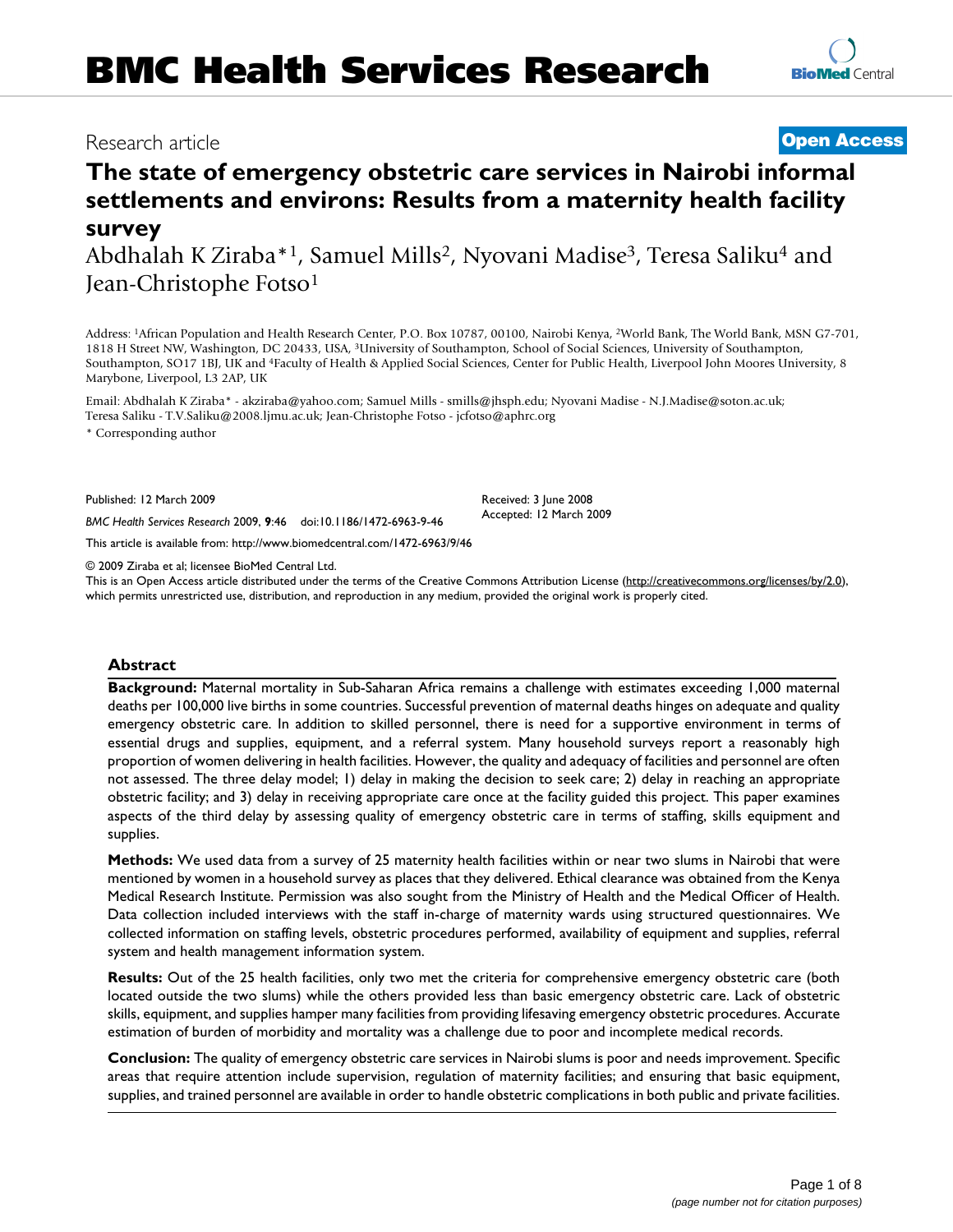#### **Background**

High levels of maternal mortality in sub-Saharan Africa remains a challenge. The WHO/UNICEF/UNFPA estimated maternal mortality ratio in Kenya at 1,000 maternal deaths per 100,000 live births in 2000[\[1\]](#page-6-0) Of the two indicators (maternal mortality ratio and proportion of births with skilled attendants) for measuring progress towards the fifth Millennium Development Goal (MDG5) of reducing maternal mortality between 1990 and 2015 by three quarters[[2](#page-6-1)], maternal mortality ratio is generally more difficult to measure compared to the proportion of births with skilled birth attendants (doctors, midwives, or nurses) which can readily be measured in national surveys[\[3,](#page-6-2)[4\]](#page-7-0). Knowing the proportion of women who deliver with skilled assistance is not enough. Mere presence of skilled attendants at birth is unlikely to reduce maternal mortality if there is no supportive environment with essential drugs and supplies, equipment, and appropriate referral and communication system [[5\]](#page-7-1).

Increasingly it is being recognized that availability and access to emergency obstetric care improves maternal morbidity and mortality[[6](#page-7-2),[7](#page-7-3)]. Based on functionality and ability to provide lifesaving emergency obstetric procedures, a health facility can be classified as either basic or comprehensive emergency obstetric care facility (EmOC) [[8\]](#page-7-4) Basic EmOC facilities are expected to provide the following six services: administration of parenteral antibiotics; parenteral oxytocic drugs; parenteral anticonvulsants for pre-eclampsia; manual removal of retained placenta; removal of retained products of conception; and assisted vaginal delivery (vacuum extraction or forceps delivery). Comprehensive EmOC facilities are expected to provide caesarean section and blood transfusion in addition to those services provided by the basic EmOC facilities.

In 2004, the Kenya Service Provision Assessment (KSPA) survey among other things examined the availability of emergency obstetric care and quality of delivery services [[9\]](#page-7-5). The KSPA categorized EmOC facilities in Kenya as basic EmOC "minus 1" (excluding assisted vaginal delivery) and comprehensive EmOC "minus 1" (excluding assisted vaginal delivery). Out of 1,882 health facilities (hospitals, maternity clinics and health centers) in Kenya at the time of the survey, it was estimated that 9% offered basic EmOC "minus 1" while 6% offered comprehensive EmOC "minus 1". There was geographical variation among the 8 provinces with Nairobi province having the lowest number of comprehensive EmOC "minus 1" per 500,000 population (0.4) while the Coast province had the highest at 3.8 comprehensive EmOC "minus 1" per 500,000 population. The low coverage in Nairobi province might be partly due to the ever growing population in the city's slums without concomitant expansion of health services. It is estimated that over 70% of the population of Nairobi city live in slums [[10](#page-7-6)]. The KSPA did not provide a break down on the status of EmOC in Nairobi slums.

Recent studies show that the urban poor are increasingly becoming disadvantaged in terms of health outcomes. A study conducted by the African Population and Health Research Center (APHRC) in 2000 showed that most health indicators in the Nairobi slums were worse than other parts of Kenya including rural areas. Under-five mortality in Nairobi's slums was 151 deaths per 1000 live births compared to 84 deaths per 1000 live births in other urban areas of Kenya, and 113 in rural areas. Forty-four percent of children received full vaccination in Nairobi slums compared to 69% in other urban areas and 64% in rural Kenya [\[11\]](#page-7-7). Typical characteristics of Nairobi slums include high unemployment; poor access to social amenities such as housing, water, education; and inadequate health provision[\[10](#page-7-6)[,12](#page-7-8)]. Rapid growth of the urban poor population, which has surpassed growth in social services including health facilities, poses a challenge to planners. Whereas physical distance might be the biggest hindrance to accessing health care in rural areas, other factors including cost and congestion in government facilities are often major barriers to the utilization of services in urban areas. Thus, if progress in health and development is to be achieved in Africa, the global community needs to pay attention to the growing urban poor population. This paper assesses quality of emergency obstetric services available to women in two typical Nairobi slums, Korogocho and Viwandani with specific reference to staffing levels and skills, equipment, drugs and supplies, information management, and referral facilities.

#### **Methods**

The data used in this paper came from a maternal health research project conducted by APHRC in 2006. APHRC is a non-governmental research institution with a focus on health and population challenges facing the African continent. APHRC maintains a longitudinal surveillance system referred to as the Nairobi Urban Health and Demographic Surveillance System (NUHDSS) in two slums in Nairobi city where a total of about 60,000 individuals living in 23,000 households are under surveillance. Vital events monitored include births, deaths and movements among others. The NUHDSS also provides a platform for most of the Center's research projects.

The health facility survey from which this paper is derived was one of the five components of the bigger maternal health project. The other four were: a household survey of women who had pregnancy outcomes between 2004 and 2005; in-depth interviews with women who experienced severe complications (near misses) during their last pregnancy; focus group discussions of women and men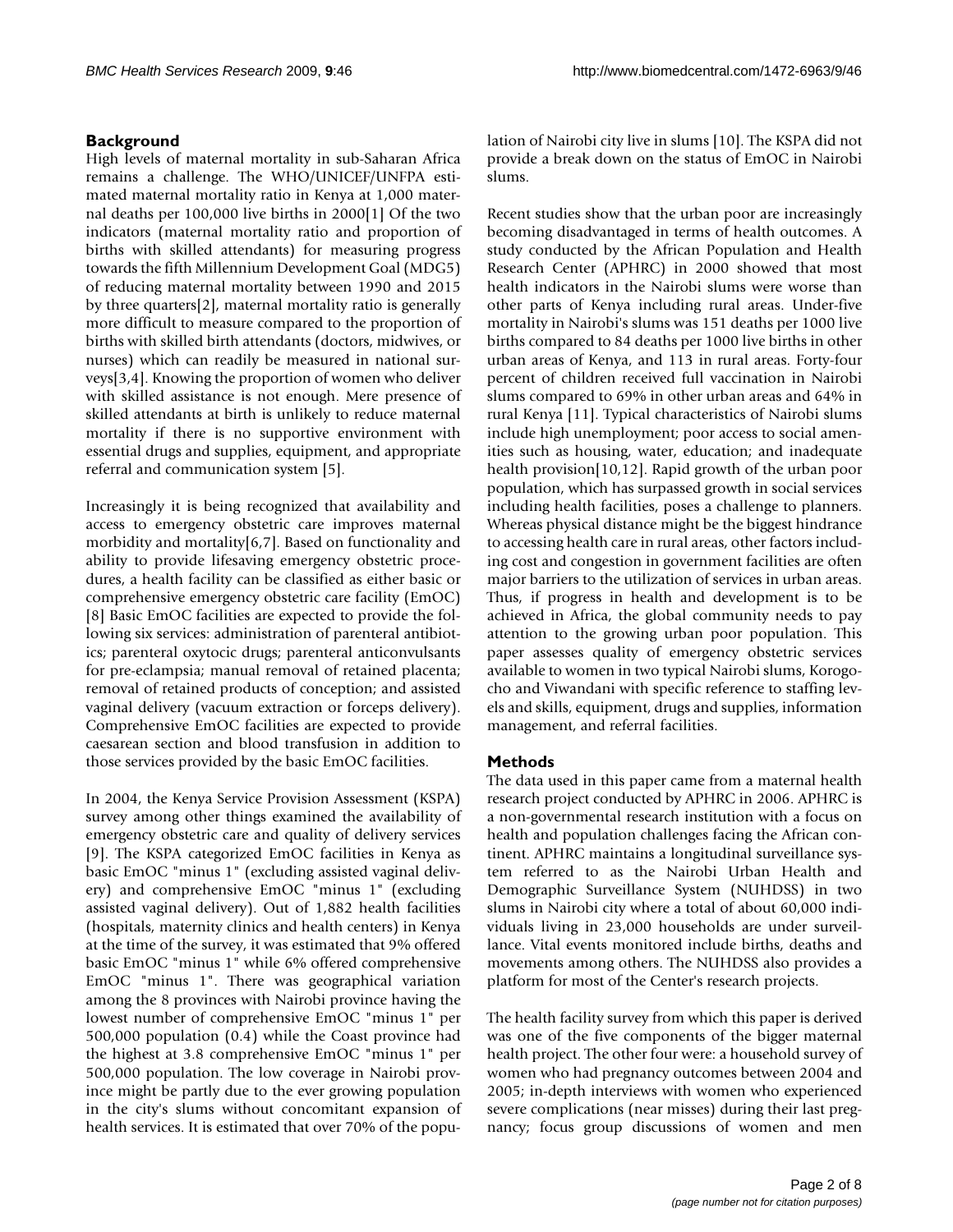regarding delivery experiences; and verbal autopsy interviews for female deaths for the period of 2003–2005. Only details of the health facility survey are presented in this paper. The criteria for inclusion of health facilities in the survey were: provision of delivery care to the slum population in Korogocho and Viwandani as reported by the women who participated in the household survey component of the project, and location or proximity to the study site. Out of the 37 health facilities that were mentioned by women as delivery places, interviews were successfully conducted in 25 health facilities. Two facilities declined to participate while ten health facilities mentioned by women as providing delivery services reported not to be providing maternity care but rather antenatal care only. Facilities studied included hospitals, maternity homes, health centers and clinics owned by government and private entities. Generally a hospital constitutes a high level facility with investigative laboratories, a range of health care workers (doctors, nurses, midwives and laboratory technicians among others), surgical theatres, blood bank and essential drugs and supplies. At this level of operation, hospitals are implicitly expected to be able to provide CEmOC. Maternity homes on the other hand may have most of what the hospitals have but not generally expected to have a surgical theatre or blood bank. Health centers and clinics are mainly outpatient facilities but occasionally operate like maternity homes by providing obstetric care. This categorization is very loose and bound to be misleading. For purposes of assessing quality of maternity services we used the eight signal functions as outlined in the guidelines for emergency obstetric care that has been proposed and used elsewhere [[8](#page-7-4)].

Ethical clearance was obtained from the Kenya Medical Research Institute (KEMRI). Permission was also sought from the Ministry of Health and from the office of the Medical Officer of Health for City Council of Nairobi. Appointments to conduct the interviews were made with officers in charge of maternity units in the respective health facilities. Written informed consent was obtained for each of the respondents before the interview was conducted. The study was carried out between April and July 2006 by a clinical officer who underwent training for three days. A structured questionnaire was used for the interview to collect information on staffing, obstetric procedures performed, availability of equipment and supplies, referral system and health management information system.

#### **Results**

Out of the 25 health facilities surveyed, 14 were located within the two slum areas and 11 were outside the slums but within Nairobi city. In total, there were four hospitalsincluding one government national teaching hospital, one government obstetric specialist hospital, one government district hospital, and one mission hospital. There were three health centers; one owned by government and the other two owned by non-governmental and community or faith based organizations. There were 13 maternity homes; one of them privately owned, two owned by nongovernmental organizations, and 5 were private clinics. All four hospitals (a national referral and teaching hospital, an obstetric specialist hospital, a district hospital and a mission hospital) were located outside the slums.

#### *Availability of emergency obstetric services*

Table [1](#page-2-0) shows the emergency obstetric procedures performed by the 25 health facilities as well as the type of emergency obstetric care categories using the criteria noted earlier [[8\]](#page-7-4) Of the six basic emergency obstetric care procedures, assisted vaginal delivery was the least available with only 2 health facilities (both outside the slums) offering the service. Although 5 health facilities offered caesarean delivery, only two (national referral hospital and mission hospital) offered assisted vaginal delivery and thus met the criteria for comprehensive emergency obstetric care facility. Further, of the 5 health facilities that offered caesarean delivery, an additional two met the criteria for Comprehensive EmOC "minus 1" (excluding assisted vaginal delivery). Out of the remaining 21 health facilities, 10 were categorized as basic EmOC "minus 1"

<span id="page-2-0"></span>**Table 1: Procedures and type of emergency obstetric care in 25 health facilities, Korogocho, Viwandani and environs in Nairobi**

| Procedure/obstetric care category   | Number        | Percent |
|-------------------------------------|---------------|---------|
| Procedure                           |               |         |
| Parenteral antibiotics              | 24            | 96.0    |
| Parenteral oxytocics                | 24            | 96.0    |
| Parenteral anticonvulsants          | 21            | 84.0    |
| Manual removal of retained placenta | 18            | 72.0    |
| Removal of retained products        | 17            | 68.0    |
| Assisted vaginal delivery           | $\mathcal{P}$ | 8.0     |
| <b>Blood transfusion</b>            | п             | 44.0    |
| Caesarean section                   | 5             | 20.0    |
| Type of EmOC                        |               |         |
| Basic EmOC <sup>a</sup>             | O             | 0.0     |
| Comprehensive EmOC <sup>b</sup>     | 2             | 8.0     |
| Basic EmOC "minus I" <sup>c</sup>   | 10            | 40.0    |
| Comprehensive EmOC "minus I"d       | 2             | 16.0    |
| Not applicable <sup>e</sup>         |               | 44.0    |
|                                     |               |         |

a A basic Emergency obstetric care (EmOC) facility the following six

procedures: parenteral antibiotics; parenteral oxytocics; parenteral

anticonvulsants for

pre-eclampsia/eclampsia; manual removal of placenta; removal of retained products;

and assisted vaginal delivery.

b A comprehensive EmOC facility provides all 6 basic EmOC procedures plus Caesarean

delivery and blood transfusion

c Basic EmOC without assisted vaginal delivery

d Comprehensive EmOC without assisted vaginal delivery

e Does not meet the criteria for Basic EmOC "minus 1"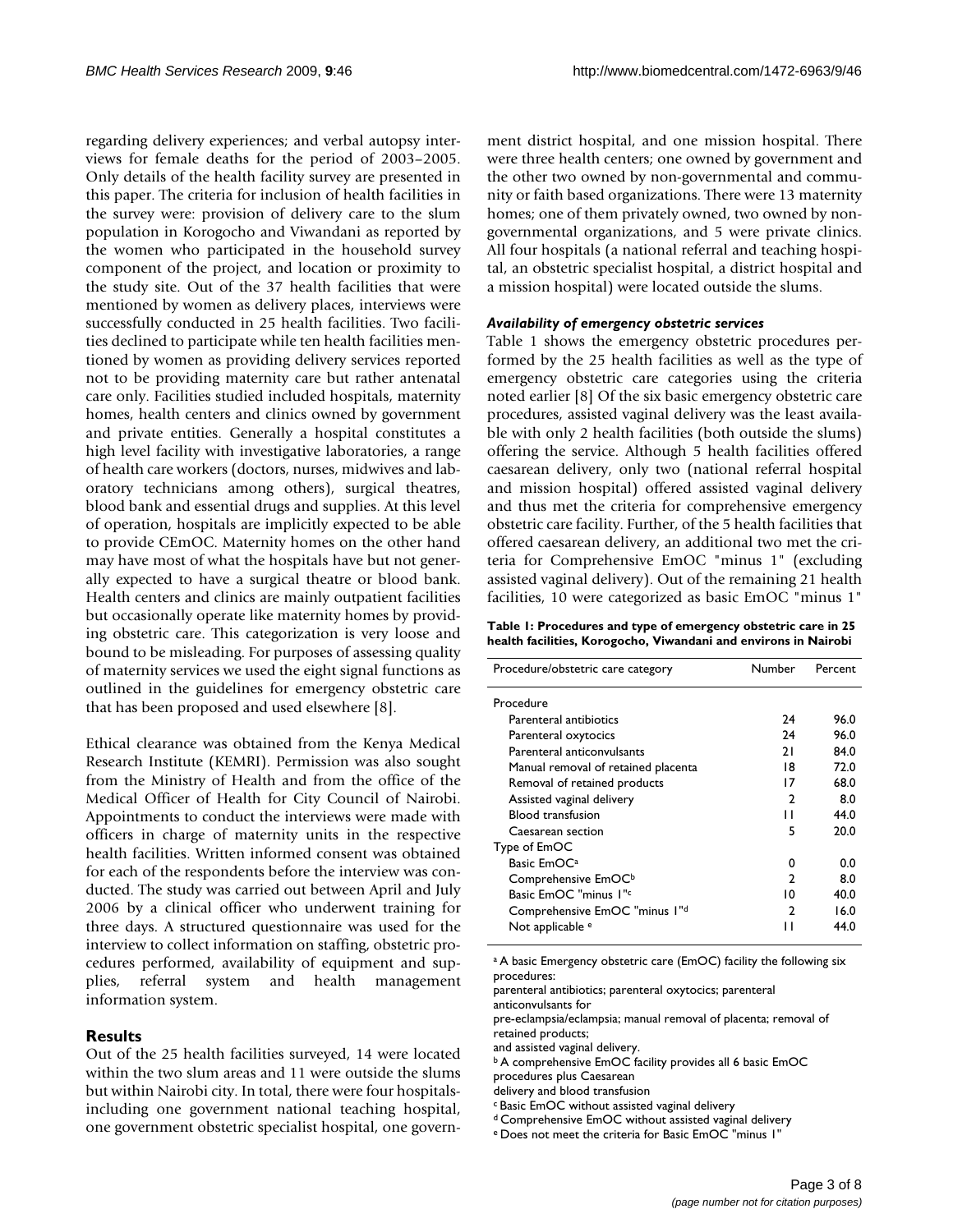while 11 provided less than 5 basic emergency obstetric procedures. The dichotomy that categorizes facilities as either providing basic or comprehensive EmOC service has limitations as facilities in between are left out or their roles misrepresented. For example in spite of handling most obstetric emergencies and caesarean sections in this population, the specialist obstetric hospital was classified as offering less than basic EmOC since it does not offer assisted delivery, effectively putting it in the same category with the small private clinics.

#### *Staffing*

There were a total of 646 skilled birth attendants in 24 health facilities (one health facility was run solely by a traditional birth attendant). Figure [1](#page-3-0) presents the distribution of the types of skilled birth attendants. The term "skilled health worker" as defined by WHO refers to "an accredited health professional – such as a midwife, doctor or nurse – who has been educated and trained to proficiency in the skills needed to manage normal (uncomplicated) pregnancies, childbirth and the immediate postnatal period, and in the identification, management and referral of complications in women and newborns"[\[13\]](#page-7-9). Auxiliary nurses and traditional birth attendants whether trained or not have not been included in the category of skilled birth attendants. Slightly over half of all skilled attendants were enrolled nurses as opposed to 4% registered midwives. The latter are typically more qualified than enrolled nurses and the small proportion indicates a critical shortage of more qualified midwives. Out of the 36 obstetricians (6% of skilled birth attendants), 58% were in the national referral hospital and 17% in the obstetric specialist hospital. The way the data was col-

<span id="page-3-0"></span>

#### Figure 1

**Percent distribution of 646 skilled birth attendants in 24 health facilities, Korogocho, Viwandani and environs in Nairobi**.

lected could not allow assessment of skills per cadre. For example the respondent was asked "how many skilled birth attendants in this facility can carry out assisted vaginal delivery". Also majority of the skilled birth attendants fell in the broad category of midwife/nurse making breakdown by cadre not very useful. Majority of the skilled birth attendants could not perform some of the basic emergency obstetric procedures for example only 20% of the skilled health care workers could perform manual removal of retained placenta; 16% could do dilation and curettage; 9% could perform manual vacuum aspiration; and 8% could carry out assisted vaginal deliveries. These results demonstrate that even among skilled birth attendants, there is a skills shortage especially in the area of assisted delivery.

#### *Equipment and supplies*

Adequate equipment and supplies are essential in the provision of quality emergency obstetric care. All health facilities surveyed use only disposable syringes and needles but some essential equipment and supplies were lacking in most facilities (Table [2\)](#page-3-1). For instance, the manual vacuum aspirator is considered safer than curettes in the management of first trimester miscarriages but they were available in only 8 health facilities [[14\]](#page-7-10). Further, some of the reported equipment were not in working condition or locked up somewhere. Of the 18 facilities that had speculum and curettes, less than half actually used them. In developing countries where cardiotocographs are not available for monitoring fetal heart rate and uterine contractions during labor, partographs (a simple graphical tool) are recommended to assess the progress of labor [[15](#page-7-11)]. Only 12 health facilities had partographs available. Parenteral magnesium sulphate which is the drug of choice for eclampsia was available in only 7 health facilities [\[16](#page-7-12),[17](#page-7-13)].

<span id="page-3-1"></span>

| Table 2: Percentage distribution of selected equipment and |
|------------------------------------------------------------|
| supplies in 25 health facilities, Korogocho, Viwandani and |
| environs in Nairobi                                        |

| Equipment/Supplies           | Number of facilities<br>$N = 25$ | Percent (%) |
|------------------------------|----------------------------------|-------------|
| Equipment                    |                                  |             |
| Blood pressure gauge         | 22                               | 88.0        |
| Vacuum extractor             | 2                                | 8.0         |
| Manual vacuum aspirator      | 8                                | 32.0        |
| Curettes                     | 18                               | 72.0        |
| Long arm gloves              | 6                                | 24.0        |
| Supplies available           |                                  |             |
| Parenteral antibiotics       | 22                               | 88.0        |
| Magnesium Sulphate           | 7                                | 28.0        |
| Anti-hypertensives           | 10                               | 40.0        |
| Parenteral anticonvulsants   | 17                               | 68.0        |
| Partograph, at last delivery | 12                               | 48.0        |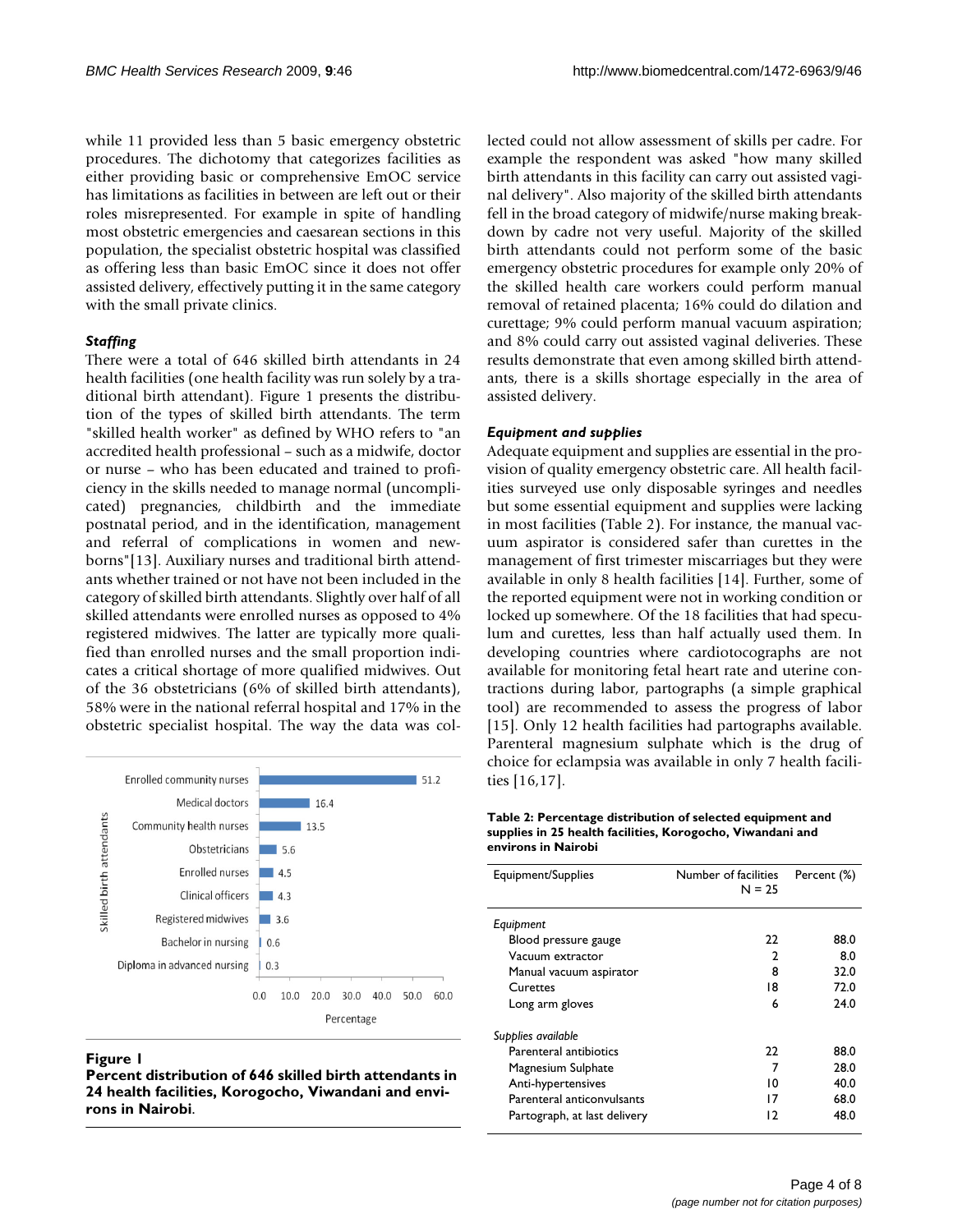#### *Accessibility, referral, and quality assurance in maternity facilities*

Although this study did not measure the physical distance to health facilities, slums are generally located within 10 km from the city center where most referral facilities are located. Even though the distance may not be long enough to be a barrier, accessing facilities at night can be difficult due to rampant insecurity. All the health facilities charge for obstetric services (Table [3\)](#page-4-0). The fees for normal delivery ranged from 20 Kenya shillings in a government health center to about 5,500 (exchange rate was \$1 = 72.5 KSh) in a mission hospital with an average of KSh 1,700 per delivery. The fee for caesarean delivery in the five health facilities that offer the service ranged from KShs 3,000 in a government district hospital to KShs 30,000 in a mission hospital. Considering the prevailing poverty in the slums, the cost of obstetric services especially in the private health facilities is unaffordable to most of the slum residents [[18\]](#page-7-14).

A functioning referral and communication system allows timely transfer of obstetric emergencies. Almost all the health facilities had working telephones or shortwave radio (Table [3](#page-4-0)). Only 5 health facilities had emergency transport on site for referral of obstetric emergencies. The lack of ambulances was reflected in the high level of emergencies that arrive at referral hospitals (56%) on foot or public transport.

#### *Quality assurance*

Although traditional birth attendants are not considered to be skilled birth attendants, they continue to operate on their own or with limited supervision. Three health facilities indicated that they had formal links with traditional birth attendants to offer them training and supervision.

There was however no documentary evidence of these links. Many of the health facilities operate without proper supervision and regulation with 20% reporting no supervisory visit (from outside the health facility) in the last 12 month or more. Printed referral forms were found in only four health facilities (Table [3](#page-4-0)). Out of the 25 maternity facilities, only 13 (including all hospitals) conduct audit of maternal deaths and near misses (severe complications). Government facilities were more likely to conduct maternal audit than private owned facilities. It is standard practice that infection control guidelines should be displayed in the work place for quick reference, however only 40% of facilities had infection control guidelines displayed. It is expected that in countries with high HIV prevalence like Kenya [[9](#page-7-5)], HIV post-exposure prophylaxis would be offered to health personnel who accidentally get exposed to HIV-infected blood (such as through a needle prick). Our results show that only 6 (24%) health facilities provide HIV post-exposure prophylaxis.

#### *Adequacy of obstetric records*

Information generated from obstetric records can be useful in assessing use and quality of obstetric services. The obstetric records examined during the survey were largely incomplete. Five private clinics and maternity homes as well as the district hospital had no records on deliveries in 2005 (Table [3\)](#page-4-0). Records on the number of deliveries, obstetric procedures performed, referrals, complications and maternal deaths in facilities with obstetric registers were not readily available at the time of the survey. Besides, over half of all complications and nearly half of maternal deaths in 2004–2005 did not have definitive diagnoses or causes of death, making usefulness of these data questionable.

<span id="page-4-0"></span>**Table 3: Access to maternity care, referral and quality assurance in health facilities obstetric care: Maternal Health Facilities Survey, APHRC 2006, Nairobi**

| Variable                                         | Number $N = 25$ | Percentage (%) |
|--------------------------------------------------|-----------------|----------------|
| <b>Accessibility factors</b>                     |                 |                |
| Facility opens less than 7 days a week           | 22              | 88.0           |
| Personnel present 24 hours                       | 20              | 80.0           |
| Charge for normal delivery                       | 25              | 100.0          |
| Facility provides home deliveries                | 7               | 28.0           |
| <b>Referral facilities</b>                       |                 |                |
| A printed referral form available                | 4               | 16.0           |
| Telephone/radio call available                   | 23              | 92.0           |
| Ambulance available 24 hrs                       | 5               | 20.0           |
| Quality control measures                         |                 |                |
| Maternal death audit                             | $\overline{13}$ | 52.0           |
| Guidelines on infection control displayed        | 10              | 40.0           |
| Different beds used at different stages of labor | 9               | 76.0           |
| Have a client register                           | 19              | 76.0           |
| HIV prophylaxis for personnel                    | 6               | 24.0           |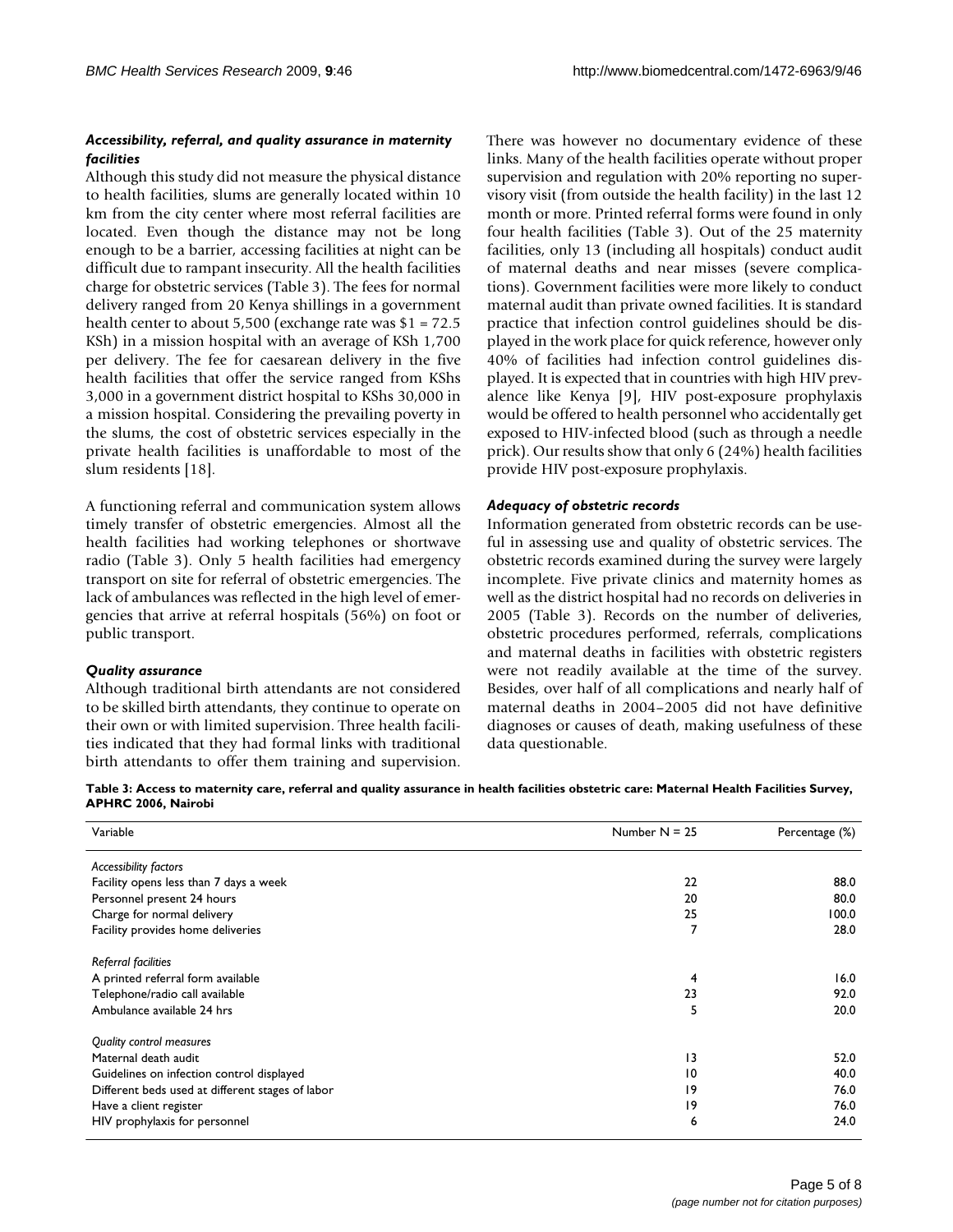The available records were nonetheless used to assess the case loads at the health facilities. Out of the total 41,112 deliveries in 2005, 86 percent occurred in three hospitals (the district hospital did not have data) indicating that the majority of normal deliveries, which should be taking place in lower level obstetric facilities did not. The obstetric specialist hospital was the busiest (with an average of 52 deliveries a day) in 2005 accounting for 46% of all deliveries recorded. Overall, the caesarean delivery rate of 20% appears quite high compared to the internationally recommended population-based rate of 5–15% (Table [4](#page-5-0)) [[19](#page-7-15)]. Assisted delivery was just about 1.3% further confirming its low availability [\[8,](#page-7-4)[20\]](#page-7-16). Additionally, the national referral hospital appeared to have a disproportionately higher case fatality (236 maternal deaths for 6,775 deliveries) compared to the obstetric specialist hospital (25 maternal deaths for 18,943 deliveries). It is important to note here that the national teaching hospital handles most of the complicated cases referred from other facilities in the country and this might explain the high case fatality rate in this particular hospital. A study by Magadi et al. on maternal mortality in Kenyan hospitals observed that Pumwani hospital, the specialist obstetric hospital in Nairobi was better equipped than most hospitals and recorded lower maternal mortality than other hospitals [[19\]](#page-7-15). These explanations notwithstanding, there might be need to examine further why there are huge differences observed in the two hospitals in Nairobi city. There is a also a small possibility that the observed results are a function of poor/incomplete records resulting into wrong estimates for either facility.

#### **Discussion**

Reducing maternal mortality remains a big challenge facing the attainment of MDG5. It is generally agreed that maternal health care has not improved significantly since the MDGs were set. Access to quality and timely emergency obstetric care is crucial as most obstetric complications are unpredictable and yet life threatening. Although data from this study is from a small geographical area, it sheds light to the often forgotten sub-population of the urban poor who like the rural folks encounter barriers in accessing obstetric care. From the foregoing results, it is apparent that emergency obstetric services offered at the health facilities assessed were not optimal. Many facilities lacked essential equipment and many health providers did not have critical skills needed to conduct deliveries with minor complications and yet all professionally deployed staff are thought to be skilled enough to manage normal deliveries and obstetric complications. The figures reported in surveys for example, the proportion of women who delivered with assistance of skilled personnel might be higher than the real capacity available to provide safe obstetric care. In service training might go a long way to ensuring that staff have the necessary basic skills to perform their duties.

In this study assisted vaginal delivery was found to be a rare procedure. The KSPA also reported that only 9% of maternity health facilities in Nairobi province offered assisted vaginal delivery (7% nationally) while the proportion for caesarean delivery was 24% in Nairobi and 9% nationally [\[9\]](#page-7-5) compared to 20% found in this study. The finding of low assisted vaginal delivery rate of 1.3% in this study indicates that perhaps unnecessary caesarean sections are carried out for cases such as prolonged second stage of labor where assisted vaginal delivery would have been indicated [[20-](#page-7-16)[22\]](#page-7-17). This should be looked at in the light of considerably higher cost of caesarean sections and the risks associated with surgical procedures. It is also important to consider other issues such provider preference and how this affects the characterization of service delivery levels and its impact on overall reporting on maternity health care performance. The absence of assisted vaginal delivery is why we categorized facilities as "basic or comprehensive EmOC facilities minus 1", in addition to the standard convention. We speculate that provider bias against assisted delivery might also partly explain this scenario but indeed further research is needed to assess the position of assisted delivery in obstetric care in Kenya.

Whereas good records can be a vital source of information for monitoring the provision of obstetric care, the largely incomplete obstetric records in this study posed a major challenge in drawing conclusions from the data. Nevertheless, from the available records for 2005, some important observations were made. For example the obstetric

<span id="page-5-0"></span>**Table 4: Caesarean delivery rates in 4 health facilities with records of caesarean deliveries in 2005, Korogocho, Viwandani and environs in Nairobi1**

| Health facility                         | <b>Deliveries</b> | Cesearean deliveries | Caesearean delivery rate (%) |
|-----------------------------------------|-------------------|----------------------|------------------------------|
| Nursing home                            | <b>241</b>        |                      | 0.4                          |
| Obstetric specialist hospital           | 18.943            | 2,802                | 14.8                         |
| Mission hospital                        | 9,717             | 3,289                | 33.8                         |
| National referral and teaching hospital | 6,775             | 2,149                | 31.7                         |
| Total                                   | 35,676            | 8,241                | 23.1                         |

1The caesarean rate for all 25 facilities is 20.0% (8,241/41,112)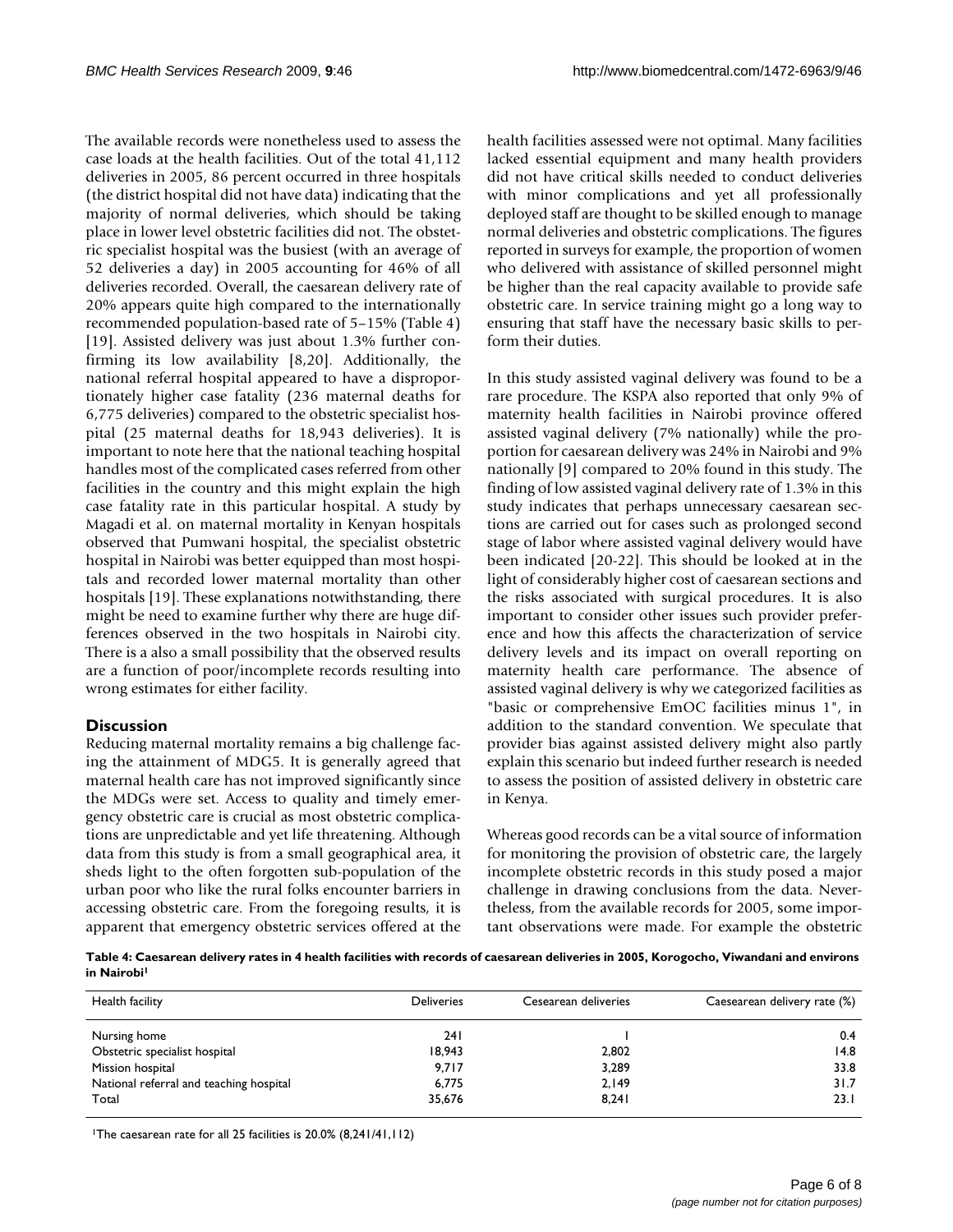specialist hospital (which did not meet criteria for basic EmOC) had more deliveries and yet lower maternal deaths compared to the national referral hospital (classified as comprehensive EmOC). This anomaly might be the result of inaccurate records but could also indicate that using the Maine et al [\[8\]](#page-7-4) criteria does not necessarily differentiate low and high quality emergency obstetric care facilities. It could also as well be the case that the national hospital handles most of the late complications from other lower facilities, hence a higher risk of death. This underscores the need for standardization of records in terms of completeness and accuracy of information to allow evidence-based decision making at sub-national and nationals levels.

Accessibility to obstetric care remains a challenge. Although the distance between the slums and many of the fairer health facilities is not a big barrier as compared to rural settings, insecurity in the slums especially at night makes accessibility very difficult and people resort to using facilities near to them irrespective of their quality. Obstetric services in Kenya are paid for. Most people especially the poor who are not in formal employment pay for medical care out of pocket. Others who are in formal employment have access to medical insurance through their employers although many insurers don't cover obstetric risk. The big difference in cost for both normal deliveries and caesarean sections between government and private facilities is because government provides obstetric services at a subsidized cost. This incentive results into overcrowding in government facilities, and hence compromised quality. The shortfall in service might partly be the reason why private providers including TBAs continue to thrive in this community.

Given the centrality of emergency obstetric care services in reducing maternal morbidity and mortality, for reasonable improvements to be made there is need for increased availability, use, and quality of emergency obstetric care services for the growing slum population. In addition to increasing availability of obstetric facilities, it is imperative to regulate and supervise private and public providers to provide a minimum package of quality obstetric services. This might encourage women to seek delivery services at the lower level facilities so that the higher level facilities focus more on complicated cases.

In several ways this study could not answer some of the pertinent issues related to obstetric care and these are outlined below as limitations to this study. Health care seeking choices and patterns in an urban area especially in an informal settlement is very difficult to map out. Some individuals choose to deliver in their rural homes or go to facilities they consider affordable not necessarily those nearest to them. As such estimating a catchment population is very difficult unless all facilities in the city are studied. We were not able to compute indices that require the catchment population such as proportion of all births in emergency obstetric facilities, met need for obstetric complications, caesarean deliveries as a proportion of all births and case fatality rates for community wide deliveries. These indicators would have added valuable information for service improvement.

#### **Conclusion**

The quality of emergency obstetric care services in Nairobi slums is poor. Essential equipment, supplies, skilled trained personnel, and other support services are in short supply especially in maternity facilities located within the slums. There is also little supervision to ensure adherence to standards especially among the small private maternity facilities. Medical records even in big health facilities are poorly kept and very difficult to use. Computerization of medical records will go a long way in making medical records more usable.

#### **Competing interests**

The authors declare that they have no competing interests.

#### **Authors' contributions**

AKZ took lead in preparing the manuscript. He participated in designing the study, data collection supervision, data cleaning, and conducted most of the analysis and writing. SM contributed to study design, data analysis, manuscript preparation, and interpretation of findings. NM conceptualized the study; she supervised data collection and analysis and wrote sections of this paper. TS contributed to the design and data collection supervision. JCF contributed to the conceptualization of the study, manuscript preparation, and interpretation of findings.

#### **Acknowledgements**

We acknowledge the financial support provided to the maternal health project by World Bank Netherlands Partnership Program as well as the World Bank Development Grant Facility Window 1, (Contract 7136587) and the financial support to NUHDSS from The Wellcome Trust Grant GR078530MA. We acknowledge the contribution of our field and data management staff. We are also indebted to the participants, health facility management, and the office of the medical officer of health for allowing us to conduct the study.

#### **References**

- <span id="page-6-0"></span>1. AbouZahr C, Wardlaw T: **Maternal Mortality in 2000: Estimates Developed by WHO, UNICEF AND UNFPA.** 2003 [\[http://](http://www.who.int/reproductivehealth/publications/maternal_mortality_2000/mme.pdf) [www.who.int/reproductivehealth/publications/](http://www.who.int/reproductivehealth/publications/maternal_mortality_2000/mme.pdf) [maternal\\_mortality\\_2000/mme.pdf](http://www.who.int/reproductivehealth/publications/maternal_mortality_2000/mme.pdf)]. Geneva: World Health Organization
- <span id="page-6-1"></span>2. UN: **United Nations Millennium Declaration. Fifty-fifth Session of the United Nations General Assembly.** 2000 [\[http://](http://www.un.org/millennium/declaration/ares552e.pdf) [www.un.org/millennium/declaration/ares552e.pdf\]](http://www.un.org/millennium/declaration/ares552e.pdf). New York: United Nations Millennium Declaration
- <span id="page-6-2"></span>3. Hill K, El Arifeen S, Koenig M, Al-Sabir A, Jamil K, Raggers H: **[How](http://www.ncbi.nlm.nih.gov/entrez/query.fcgi?cmd=Retrieve&db=PubMed&dopt=Abstract&list_uids=16583075) [should we measure maternal mortality in the developing](http://www.ncbi.nlm.nih.gov/entrez/query.fcgi?cmd=Retrieve&db=PubMed&dopt=Abstract&list_uids=16583075) world? A comparison of household deaths and sibling history [approaches.](http://www.ncbi.nlm.nih.gov/entrez/query.fcgi?cmd=Retrieve&db=PubMed&dopt=Abstract&list_uids=16583075)** *Bull World Health Organ* 2006, **84(3):**173-180.